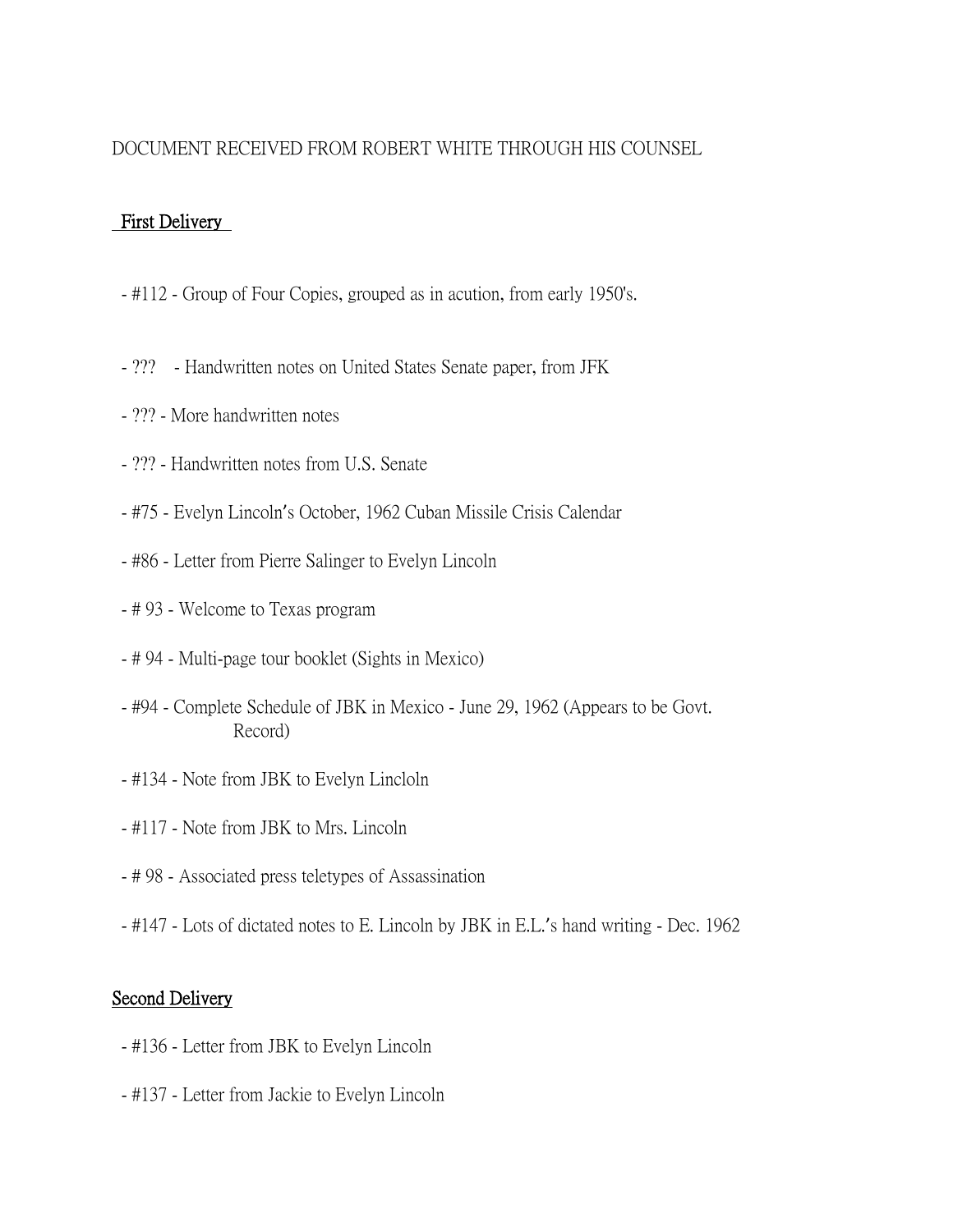- #164 Memo for Secretary of State and Secretary of Defense (from JFK) (May 25, 1962)
- #170 Report to The Nation, July 25, 1961

- Pauline Frederick on David Brinkley program (August 22, 1961)

- #172 Note to JFK "Fifi Fell called"
- #173 Note to JFK "Jacquie wanted me to remind you......."
- #175 Handwritten doodles
- #179 Handwritten "To Do" List to Evelyn Lincoln from JFK
- #183 "Letter from JFK to AFL-CIO
- ??? Non-legible letter
- #199 The White House An historic guide
- #207 President's Press Conference lecturn
- #208 Telegrams from Senator Jfk to variuos political individuals

- Letter to Editor of Denver, CO

- #265 Notice of special meeting of members to be held July 31, 1965 (JFK Library )
- -# 267 Letter from Rose Kennedy to E. Lincoln (June 7, 1962)
- # 7 Telegram (October 23) with doodle by JFK

## Asked for but not yet Received -

# 165